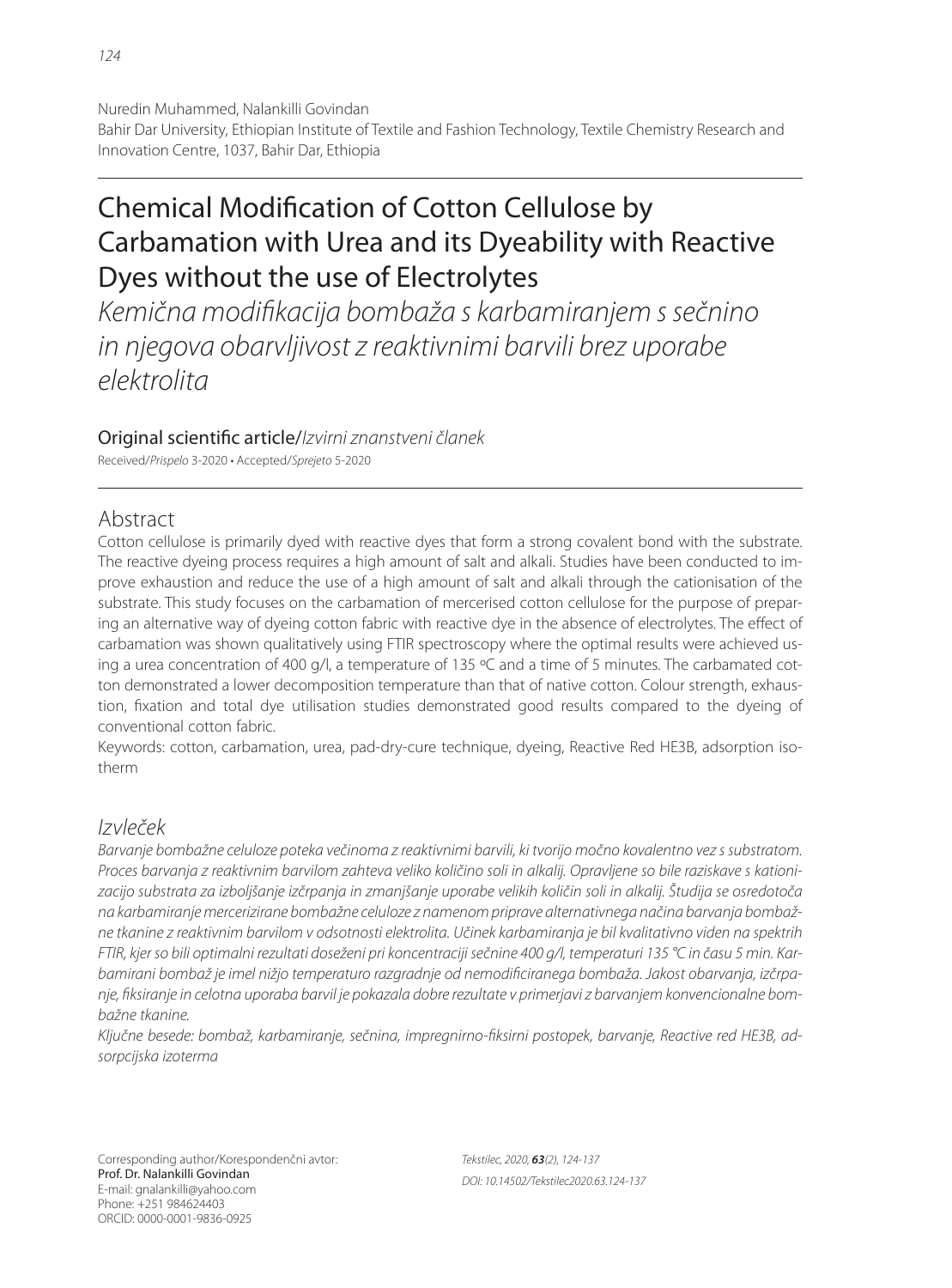Cellulose is a chemically homogeneous linear polymer of up to 10,000 anhydroglucose units that are connected by β-1,4 bonds [1]. Each glucose unit is tilted by 180° towards its neighbour. The structural subunit of cellulose is cellobiose. Chemical uniformity facilitates the spontaneous crystallisation of cellulose molecules. Hydrogen bonding within and between multiple layers of parallel molecules results in the formation of tightly packed microfibrils. It has been reported that, in the manufacturing of cellulose carbamate, urea first decomposes into ammonia and isocyanic acid at approximately 135 ºC [2], while Fu et al. reported that the decomposition of urea starts above its melting temperature of 132.7 ºC [3]. Isocyanic acid (−HNCO−) reacts with cellulose hydroxyl (−OH) groups to form cellulose carbamate. The carbamate groups are substituted in the hydroxyl groups of the cellulose chain [4−7]. Reaction efficiency depends, *inter alia*, on the amount of urea, reaction conditions and raw material properties  $[8, 9]$ . The processes for synthesizing carbamated cellulose materials are explained in the following sections.

Solventless carbamation has been reported by heating (in an oven or oil bath) urea with a mercerised, carbamated cotton/cellulose (MCC) or alkali-swollen cotton linters in the temperature range of 110– 185 °C for 3–9 hours, with an urea/cellulose weight ratio of 1.5–4.0, followed by microwave heating (255 W power) for 2–5 minutes [9]. Cellulose carbanilation performed through the reaction of cellulose, with phenyl isocyanate mostly in dimethyl sulfoxide (DMSO) or pyridine as the solvents, has been used widely for determining the analytical parameters of celluloses through gel permeation chromatography (GPC) in organic solvents, such as tetrahydrofuran (THF) or N,N-dimethylacetamide (DMAc) [10]. Carbanilation was performed using native cellulose or its alkali-activated counterpart. Many of these reactions start heterogeneously (suspension) and turn homogeneously. Hearon et al. carried out work through the suspension of cotton linters in refluxing pyridine, while reaction was conducted using phenyl isocyanate or a-naphthyl isocyanate to give the corresponding tricarbanilates. The reaction mixture became homogeneous after 36 and 40 hours, respectively. The CC was precipitated from the reaction mixture [11]. Cellulose tricarbanilate was obtained through the reaction of a suspension of biopolymer in DMF, using phenyl isocyanate in the presence of triethylenediamine as a catalyst at 95-100 °C. The suspension turned homogeneous within 30-60 minutes CC films were cast directly from the reaction mixture [12].

The reaction of cellulose with phenyl isocyanate in pyridine at 80 °C for 2 days produced a clear solution (MCC) or was incomplete (a pulp). The precipitation of CC in methanol resulted in the loss (5–26% (w/w)) of a low molecular weight fraction, while precipitation in water/methanol mixture (volume ratio 30/70) resulted in less [13] or no product fractionation [14]. Incomplete carbanilation of fibrous cellulose (bisulfite pulp; 86.3–97.1%  $\alpha$ -cellulose; decrystallized cotton linters) was later avoided through the pretreatment (activation) of the biopolymer with liquid ammonia. The reaction was carried out for 2 days at 80 °C in pyridine, DMF or DMSO. Clear solutions of cellulose tricarbanilate were obtained in all cases [4].

Kenaf core cellulose was suspended in urea solutions [0.9–4.5% (w/w)] and the mixture was stirred under normal and then reduced pressure, the latter to enhance urea penetration within the biopolymer fibres. The reaction was induced by MW heating (380 W power) for  $10-30$  minutes. The N% in the purified CC increased as a function of increasing the urea concentration in the solution and the reaction time [15]. Cellulose derivatisation can be better controlled, and the reaction temperature reduced, e.g. to 100–130 °C, where an activated biopolymer was employed and carbanilation was carried out in the presence of a solvent. Another approach to obtaining CC under heterogeneous conditions is to use SC–CO<sub>2</sub> as a solvent to introduce urea into the biopolymer fibres [16]. The simplest approach to prepare CC under homogeneous conditions is to derivatise the hydroxyl groups of the AGU of a cellulose derivative. Cellulose tricarbamate from MCC, cotton linters, sulfate pulp, and cellulose obtained from wheat straw and hardwood by steam explosion was obtained through the reaction of phenyl isocyanate with the biopolymer dissolved in DMAc/ LiCl for 2 hours, at 60–80 °C, in the presence or absence of a pyridine catalyst [14].

The conditions employed for carbamate formation under homogeneous conditions may lead to the formation of by-products [17, 18]. The formation of these by products was avoided by using anhydrous reaction conditions, a low reaction temperature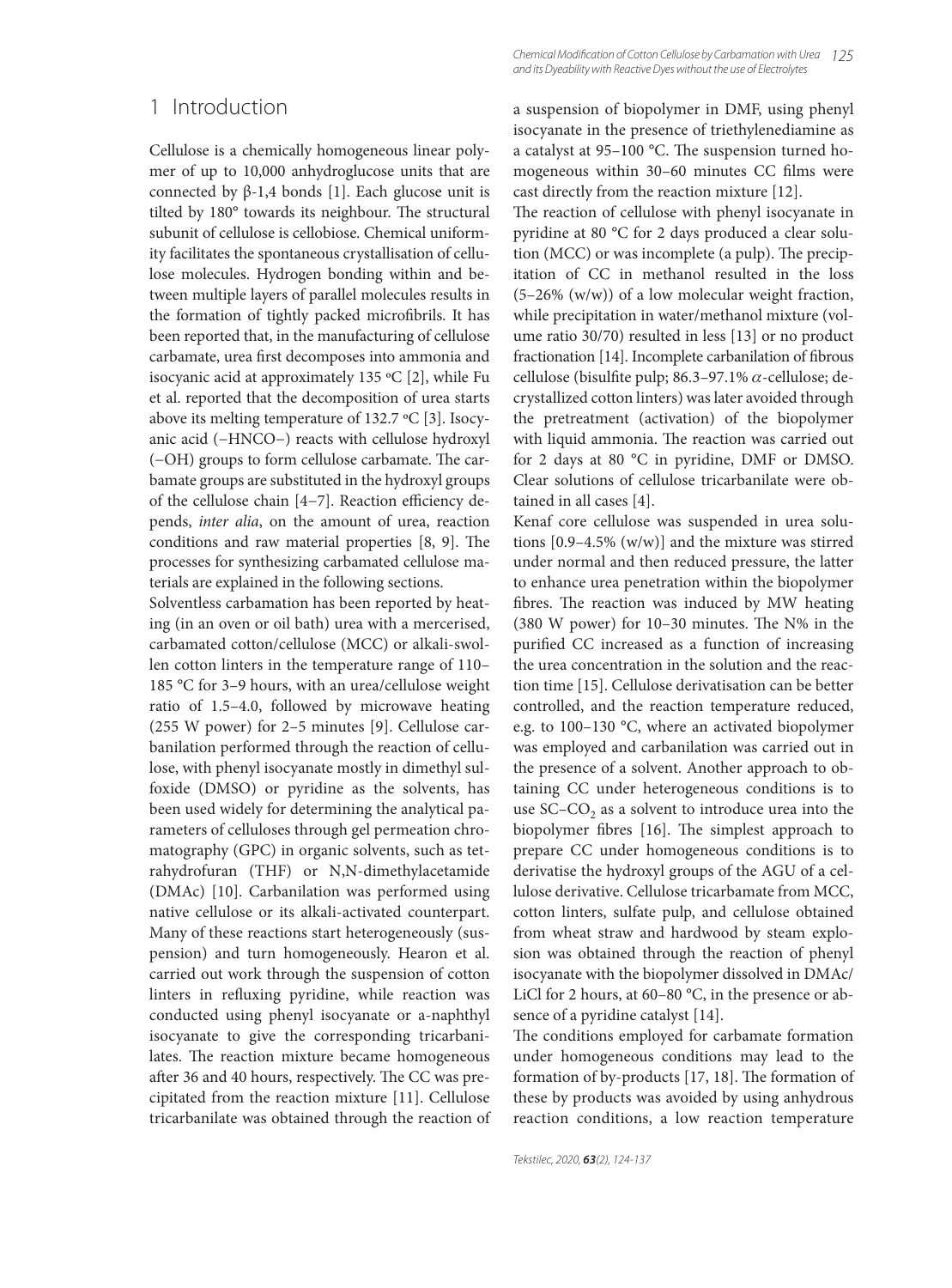60–70 °C and a longer time period of 24–48 hours, and by using di(1-butyl) tin dilaurate as catalyst, a controlled amount of isocyanate (phenyl- and 1-butyl) and product workup that did not include quenching using an alcohol. The reaction of MCC, cotton linters or partially silylated cellulose in DMAc started heterogeneously and then turned homogeneously. Good to high yields (65–94%) of products with DS of carbamate from 1.74 to 3.0 were obtained [19]. Chemical modifications to cationise cotton have been reported to have beneficial effects in dyeing with reactive dyes [20−23].

In cellulose carbamate, the hydroxyl groups in the cellulose repeating unit are partially substituted with carbamate groups. The degree of substitution indicates the average amount of substituted hydroxyl groups per anhydroglucose unit. The theoretical maximum DS is thus 3.0 [2]. Properties that are affected most by the degree of substitution are solubility, swelling and plasticity. One of the key factors governing the substitution of the prepared cellulose carbamate is the amount of urea in the manufacturing process [24]. The nitrogen content of cellulosic material is often used to describe the substitution degree of cellulose carbamates. However, nitrogen content only indicates the amount of nitrogen in the sample, not the exact degree of substitution. Moreover, the uniformity of the product and the evenness of the carbamate groups in the cellulose chains are significant factors in determining cellulose carbamate quality and properties. However, researchers have reported that it is challenging to determine the uniformity of the substituted cellulose[11, 25]. Guo et al. and Yin et al. reported that the carbamate group is stable in acidic media, but that hydrolysis can take place in alkaline media. In alkaline media, the carbamate groups are irreversibly decomposed to carbonate and ammonia at a rate dependent on NaOH concentration and temperature [6, 17].

## 2 Materials and methods 2.1 Materials

Plain weave cotton fabric (half-bleached) with a warp density of 26 ends/cm, a weft density of 22 picks/cm, mass per unit area of 150  $g/m^2$ , warp and weft-way tensile strength of 319N and 228N respectively, and a warp and weft yarn count of 50 tex (20 Ne) were used throughout the work. Urea extra pure (Loba Chemie Pvt. Ltd., India), which decomposes at temperature above its melting temperature as a source for isocyanic acid, sodium hydroxide pellets, which is a strong alkali for mercerising, sodium carbonate powder to fix the reactive dye to the fibre, acetic acid to neutralise the fabric after mercerising, sodium sulphate for exhaustion in the conventional reactive dyeing of cotton (Alpha Chemika, India) and reactive dye of the class of HE (Reactive Red HE3B) for dyeing were utilised throughout this study.

The following instruments were used in this study: Perkin Elmer TGA instruments to study the thermal decomposition properties of the carbamated material, a Perkin Elmer FTIR spectrometer to identify the molecular fingerprint of the carbamated fabric and a Tensolab 100 (Mesdan Lab, Italy) to evaluate the mechanical strength of the carbamated fabric. Also used were: a crock meter (Mesdan Lab, Italy) to evaluate the resistance to fading of the dyed carbamated fabric to dry or wet rubbing, a lightfastness solar box (Mesdan Lab, Italy) to evaluate the resistance to fading of the dyed carbamated fabric while exposed to light and Laundr-o-meter (Mesdan Lab, Italy) to evaluate the resistance to fading of the dyed carbamated fabric to wet washing. A Gretagmacbeth Colour Eye 310 was used to evaluate colour strength, while a UV/VIS spectrometer (Perkin Elmer Lambda 25, Singapore) was used to determine dye absorbance. The machines used in this study were an eco-IR dyeing machine for dyeing (Ahiba, US), a Padder Lab 300 (Mesdan Lab, Italy) for the application of treatments application to the mercerised fabric and an oven dryer (Mesdan Lab, Italy) for drying and curing purposes. The Kjeldahl method was used to determine the nitrogen content in the carbamated fabric to determine the degree of carbamation.

## 2.2 Methods

The experimental part of this study was divided into three main sections.

i. First, the carbamation of the cotton cellulose (i.e. the initial pre-treatment of half-bleached fabric through mercerization for the purpose of enhancing the accessibility of the functional groups in cotton cellulose) was carried out with the objective of optimisation. The main variables during the manufacturing of cotton cellulose carbamate were temperature, time and the concentration of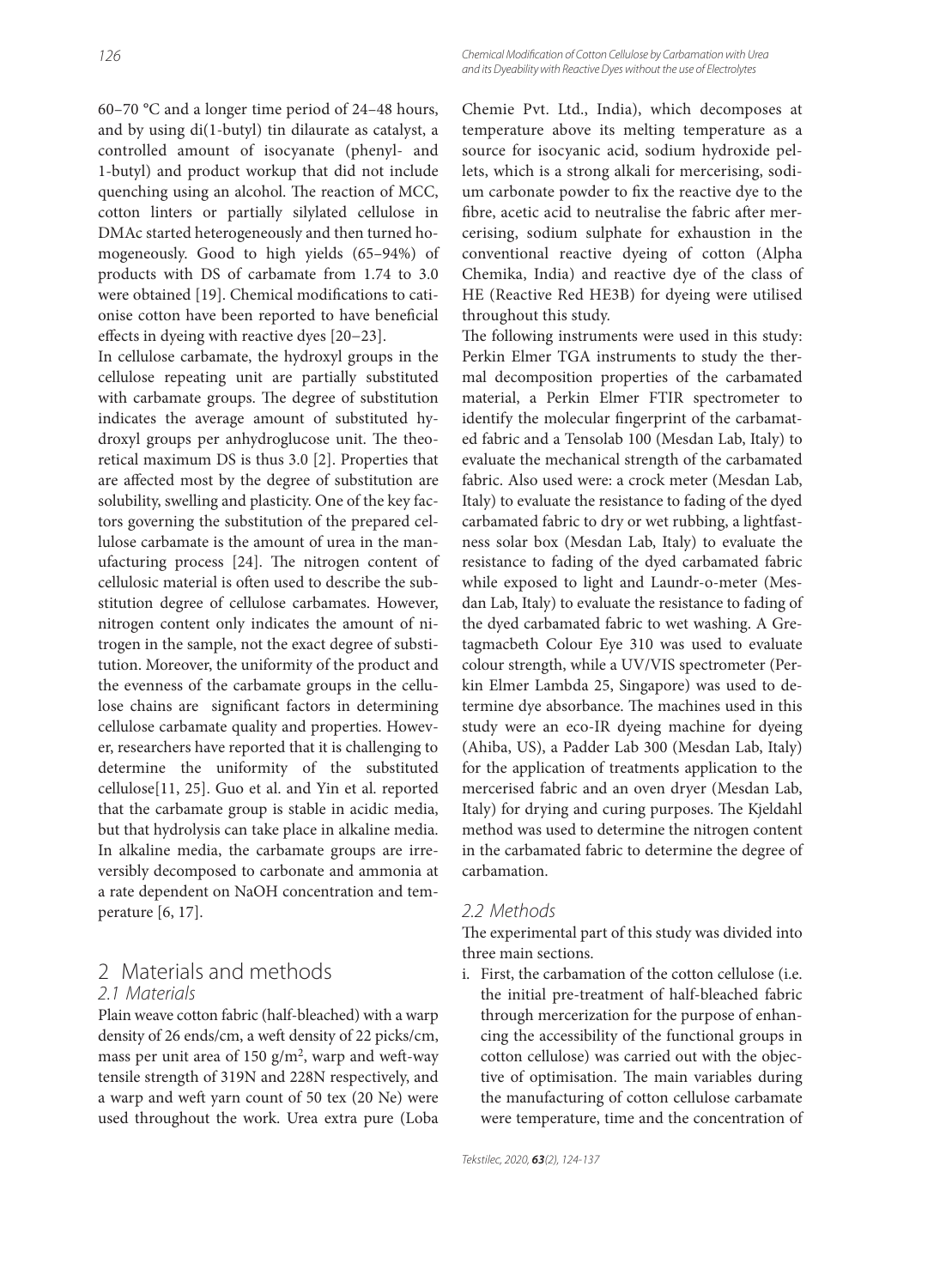## urea. The properties of the cotton cellulose carbamate were studied, with major responses being the degree of substitution and the tensile strength (warp and weft direction) of the fabric. The optimised fabric was analysed using FTIR to determine the molecular fingerprint of the product, while TGA studies were also performed.

- ii. Secondly, the optimised carbamated and uncarbamated cotton was dyed using reactive dyes (i.e. Reactive Red HE3B dye). The properties of the dyed cotton cellulose carbamate were evaluated against the dyed uncarbamated cotton fabric. The tests carried out were: the degree of exhaustion, fixation, colour strength  $(K/S)$ , fastness to washing, fastness to light and rubbing fastness.
- iii. Thirdly, the modelling of an adsorption isotherm experiment was performed using Langmuir and Freundlich adsorption isotherms to find the best method to express the property of the carbamated cotton cellulose for dye adsorption.

#### **Preparation of cellulose carbamate derivatives**

a. Mercerisation

The mercerisation of half-bleached cotton fabric (i.e. sinking time < 3 seconds) was performed manually using a setup of a non-adjustable pan and frame. A piece of fabric was fixed to the pins of the steel frame with a tension of 3% and submerged into the concentrated (300 g/l) NaOH solution for 60 seconds with a mercerising temperature of 20−25 °C. The frame with the fabric still attached was then transferred to a sink and rinsed with running water to remove the majority of the alkali. After detaching the fabric from the frame, was rinsed, neutralised with dilute acetic acid, rinsed/washed with water and air dried. As an indicator of the degree of mercerisation, the barium number of the mercerised cotton fabrics was determined according to the AATCC test method 89-2003 [26].



The mercerised cotton fabric (barium activity number =  $141.2 \pm 1.0$ ) was subjected to carbamation using 100 g/l, 250 g/l and 400 g/l amounts of urea by following pad-dry-cure method. The prepared cotton fabric was impregnated using a padding liquor in a laboratory padding mangle. The samples were then pre-dried for 5 minutes at 60 ºC using an oven dryer, and then cured at 135 ºC, 160 ºC and 185 ºC for 1, 3 and 5 minutes. The prepared carbamated samples were washed thoroughly with distilled water to purify them from the remains of urea and finally air dried.

The experiment and optimisation were carried out using the response surface methodology (i.e. three-level factorial), with the major responses being the degree of substitution of carbamate groups in place of hydroxyl groups, warp- and weft-way tensile strength.

#### **Dyeing of uncarbamated and carbamated cotton**

Dyeing of untreated (uncarbamated) and carbamated cotton fabrics was carried out using a laboratory eco-IR dyeing machine. Dyeing of uncarbamated cotton with Reactive Red HE3B (Figure 1) dye was performed according to the procedure recommended by the manufacturer, in which a shade (% o.w.f.) of Reactive Red HE3B (C.I. Reactive Red 120) dye was added to a room temperature dyebath. The fabric samples were then added and each bath was heated to 80 ºC at a rate of 1.5 ºC/minute. Before reaching 80°C, electrolyte (Na<sub>2</sub>SO<sub>4</sub>) of 40 g/l was added in two instalments at 55 ºC and 65 ºC to each bath. After holding the temperature at 80 °C for 10 minutes, 10 g/l of sodium carbonate was added. The bath was then held at 80 ºC for 50 minutes, cooled to 60 ºC at a rate of 2.5 ºC/minute and then discarded (Figure 2 (a)) [27].



*Figure 1: Reactive Red HE3B*

Tekstilec, 2020, *63*(2), 124-137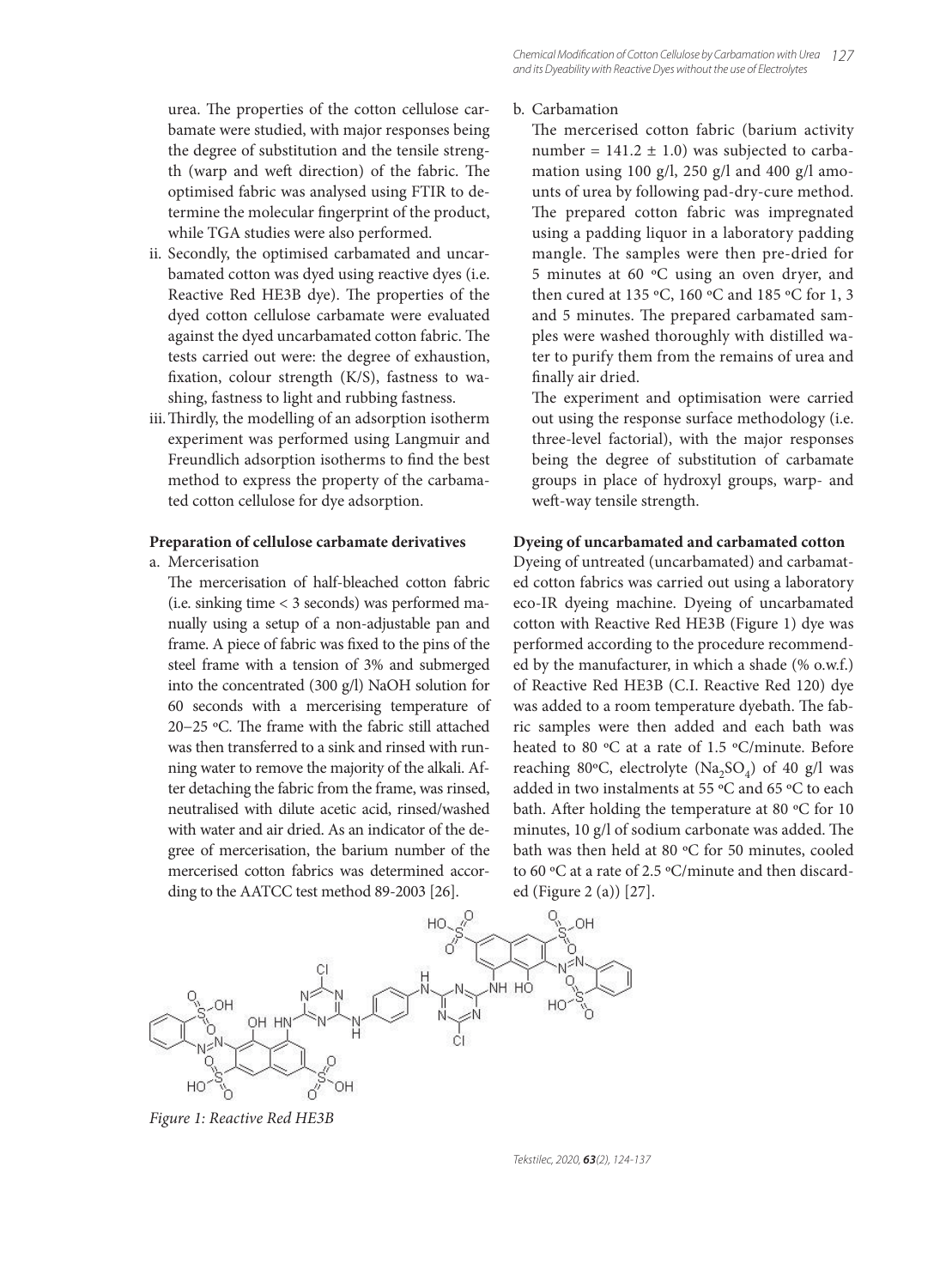

*Figure 2: Dyeing cycle of (a) uncarbamated cotton fabric, (b) carbamated cotton fabric*

The procedure for dyeing the carbamated cotton was the same as that for uncarbamated cotton, except that the dyeing of carbamated cotton was done in the absence of electrolytes ( $Na<sub>2</sub>SO<sub>4</sub>$ ), with the bath buffered at pH 6 using acetic acid (Figure 2 (b)). Dye uptake of both the carbamated cotton without sodium sulphate and uncarbamated cotton with sodium sulphate, was measured by sampling the dye bath before and after the dyeing process. The absorbance of the diluted dye solution was measured at the wavelength of the maximum absorption ( $\lambda_{\text{max}}$  = 560) of the dye using a UV-visible spectrophotometer. Percent dye bath exhaustion E% was determined using equation 1.

$$
E = 100 \left( 1 - \frac{A_1}{A_0} \right) (%) \tag{1}
$$

where  $A_0$  represents the absorbance of the dye solution before dyeing and  $A<sub>1</sub>$  represents the absorbance of the dye solution after dyeing. The colour strength of the dyed samples was determined as the *K/S* value calculated from the sample reflectance (R) (equation 2):

$$
\frac{K}{S} = \frac{(1 - R)^2}{2R} \tag{2}
$$

The extent of the dye fixation of the reactive dyes on all the carbamated and uncarbamated cotton fabrics were determined using measurements of the *K/S* values of the dyed samples taken before and after soaping, from which the extent of dye fixation was calculated using equation 3 and 4.

$$
F = \frac{C_2}{C_1} 100\,(96)
$$
 (3),

$$
T = E \frac{C_2}{C_1} \tag{4},
$$

where *T* represents total dye fixed  $(\%)$ ,  $C_1$  represents the  $K/S$  value of dyed sample before soaping,  $C<sub>2</sub>$  represents the K/S value of dyed sample after soaping and *F* represents the degree of fixation of absorbed dye.

#### *Determination of the degree of substitution*

The percentage of nitrogen present in the cotton fabric was measured in duplicate and used as an indicator of the level of carbamation. The analysis was conducted according to the Kjeldahl method using a sample mass of 10 mg  $\pm$  2 mg.

The degree of substitution (DS) was determined using equation 5 below:

$$
DS = \frac{162 \times N}{(14 \times 100) - (43 \times N)}
$$
(5),

where *N* represents specimen nitrogen content (%), 162 represents the molar mass (g/mol) of an anhydroglucose unit (AGU), 14 represents the molar mass of nitrogen (g/mol) and 43 represents the net increment in molar mass (g/mol) of an AGU on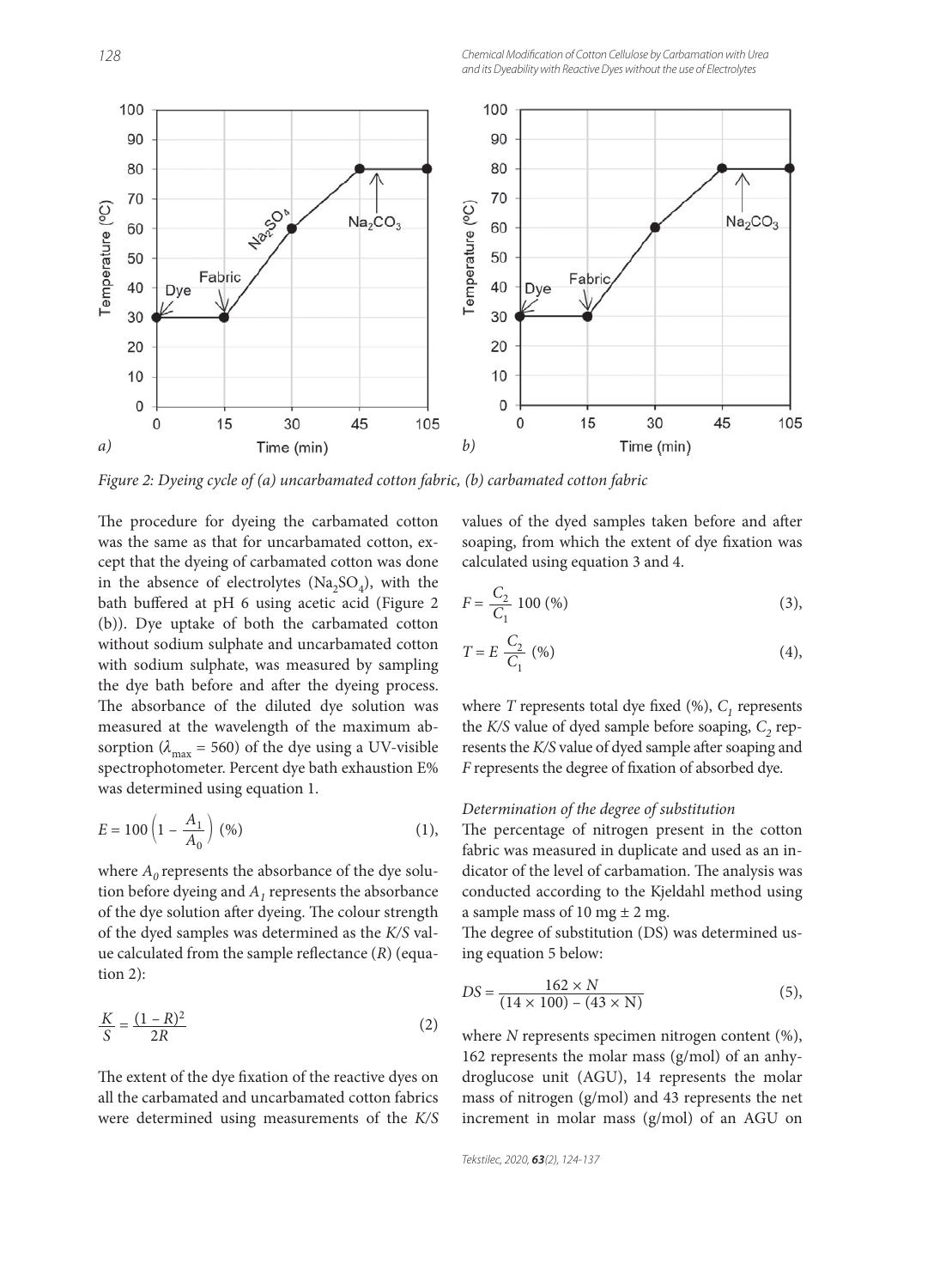substitution of a hydroxyl (–OH) by a carbamate  $(-OCONH<sub>2</sub>)$  group.

#### **Tensile strength and fastness testing**

Tensile strength was tested according to the ASTM D5034 textile grab method [28], colourfastness to laundering according to the AATCC test method 61-2007 [26], colourfastness to light in accordance with the ISO 105-B02:1994, and colourfastness to rubbing in accordance with the AATCC test method 8-2007 (AATCC, 2010).



*Figure 3: Response for (a) optimum carbamation, (b) weft -way tensile strength and (c) warp-way tensile strength*

## 3 Results and discussion

## 3.1 Optimisation of the carbamation

The response surface methodology (RSM) was used to evaluate the degree of the carbamate group that has been substituted in place of the hydroxyl group of cotton cellulose, with less effect on the weft- and warp-way tensile strength. The design was also used to study the relationship between the variables (urea concentration, curing temperature and curing time) and the responses (degree of substitution and tensile



strength). Analysis of variance (ANOVA) was used to test whether the variables (urea concentration, curing temperature and curing time) significantly affect the response values (degree of substitution, warp-way tensile strength and weft-way tensile strength). The results are presented in Figure 3.

The effects of the factors are concentration, curing temperature and curing time, while responses are the degree of substitution, DS and tensile strength. It could be understood from the results that DS increased significantly by increasing the concentration of urea and increasing time, while there was no significant change in DS due to the varying of temperature. Tensile strength in the warp direction was affected significantly by increasing the temperature, while there was no significant change due to increment in concentration and curing time. Tensile strength in the weft direction was affected significantly by all the factors (concentration, temperature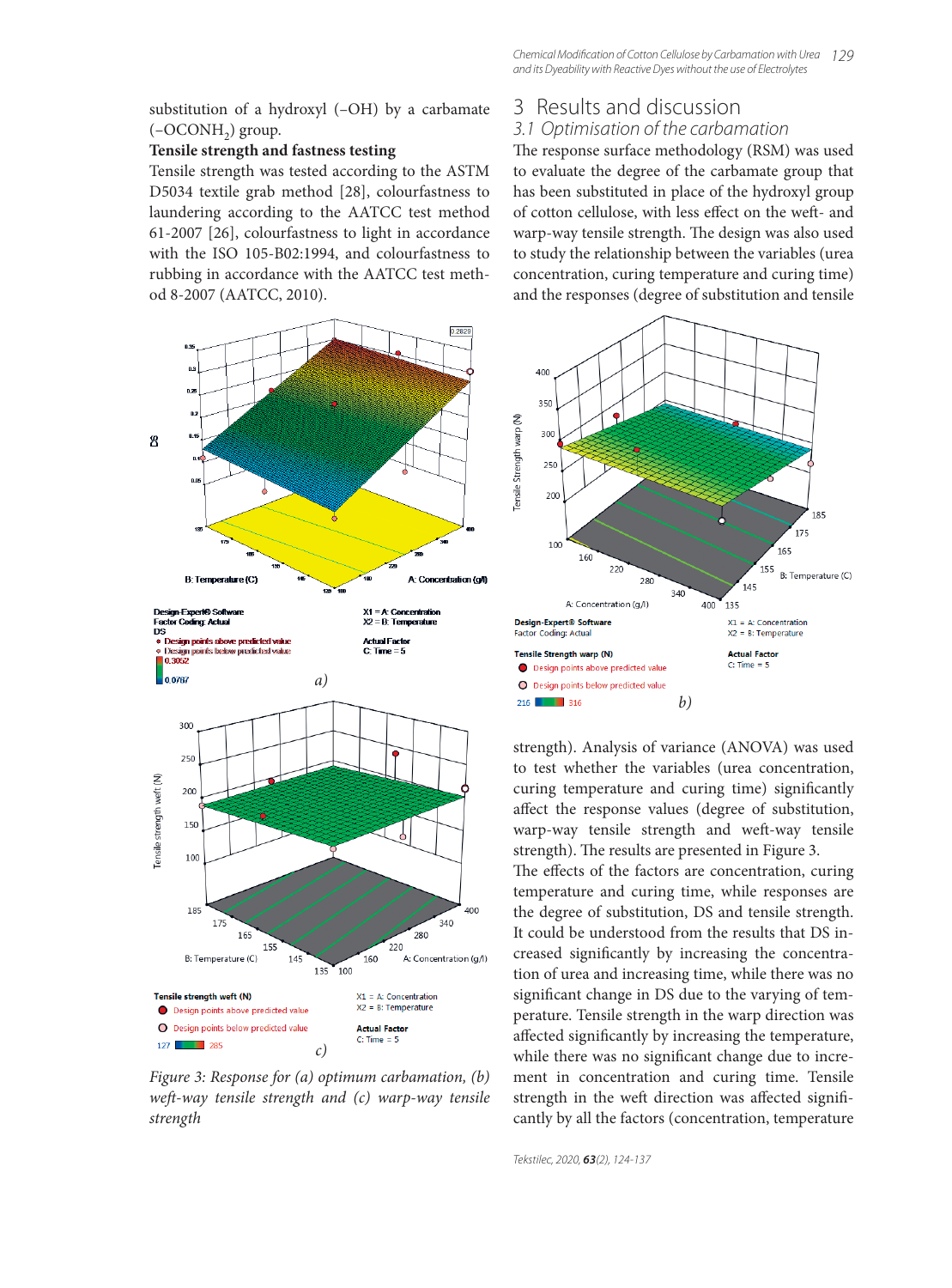and time). The desired results were found to be: DS of 0.283, tensile strength in warp of 285.98 N and weft of 203.82 N. Under these conditions, the warp tensile strength decreased by 10.35%, while the weft tensile strength decreased by 10.61% relative to the control half-bleached fabric.

## 3.2 FTIR analysis

Bands due to the stretching of OH groups of crystalline and amorphous modifications of cellulose in terms of celluloses I and II on account of mercerisation and carbamation have been reported in literature [3, 31]. Because the properties of cotton cellulose carbamate material are one of the significant factors that contribute to the dyeability of material, differences between the mercerised cotton cellulose carbamate sample and mercerised, uncarbamated cotton were evaluated to understand the chemical change that took place in carbamation (Figure 4). Carbamates of cotton cellulose were characterised by means of FTIR to confirm the reaction of hydroxyl groups with urea. A typical loss in the transmittance band for the carbamated cotton was observed in the range of  $3600 \text{ cm}^{-1}$  to  $3300 \text{ cm}^{-1}$ , which is assigned to the  $(-NH<sub>2</sub>)$  [31] of the carbamate group. The stretch is not as broad or strong as it appeared in the uncarbamated cotton (–OH stretch) in this region. The transmittance band from 3300  $cm^{-1}$  to 3000  $cm^{-1}$  is very broad in the uncarbamated cotton, which indicates the large numbers of –OH groups in the cotton [3, 31], while this band is not as broad in the carbamated cotton,

which indicates a reduction in –OH groups that are replaced by the carbamate group.

The transmittance peak at around  $1100 \text{ cm}^{-1}$  observed on uncarbamated cotton disappeared on the carbamated cotton. This can be attributed to the loss of –OH vibration in the carbamated cotton fabric. The reduction of hydroxyl peak at  $3250 \text{ cm}^{-1}$  represents strong evidence for the reaction of urea with the cotton samples.

## 3.3 Thermogravimetric analysis

The TG curves of the mercerised cotton cellulose and its carbamate derivatives with DS of 0.2829 are shown in the Figure 5. The TG curves were separated into three sections. At the initial stage, the weight loss observed in the temperature range of 100 ºC to 150 ºC could be attributed to the evaporation of water and gas absorbed by the cellulose. In the range of 150 ºC to 250 ºC, there appeared a minor thermal decomposition of residues. In the TG curves, it was found that all the major decompositions are located in the range of 300 ºC to 400 ºC and 300 ºC to 375 ºC for control cotton cellulose and carbamated cotton cellulose, respectively. When comparing the samples, it was discovered that the major decomposition temperature of control cotton fabric was higher than carbamated cotton cellulose. From the FTIR (Figure 4), it was observed that the carbamation of cotton showed the diminished intensity of hydrogen bonding in the range of  $3600 \text{ cm}^{-1}$  to  $3300 \text{ cm}^{-1}$ , as the decrease in intensity had a visible effect on



*Figure. 4: FTIR spectra of carbamated and control fabric*

Tekstilec, 2020, *63*(2), 124-137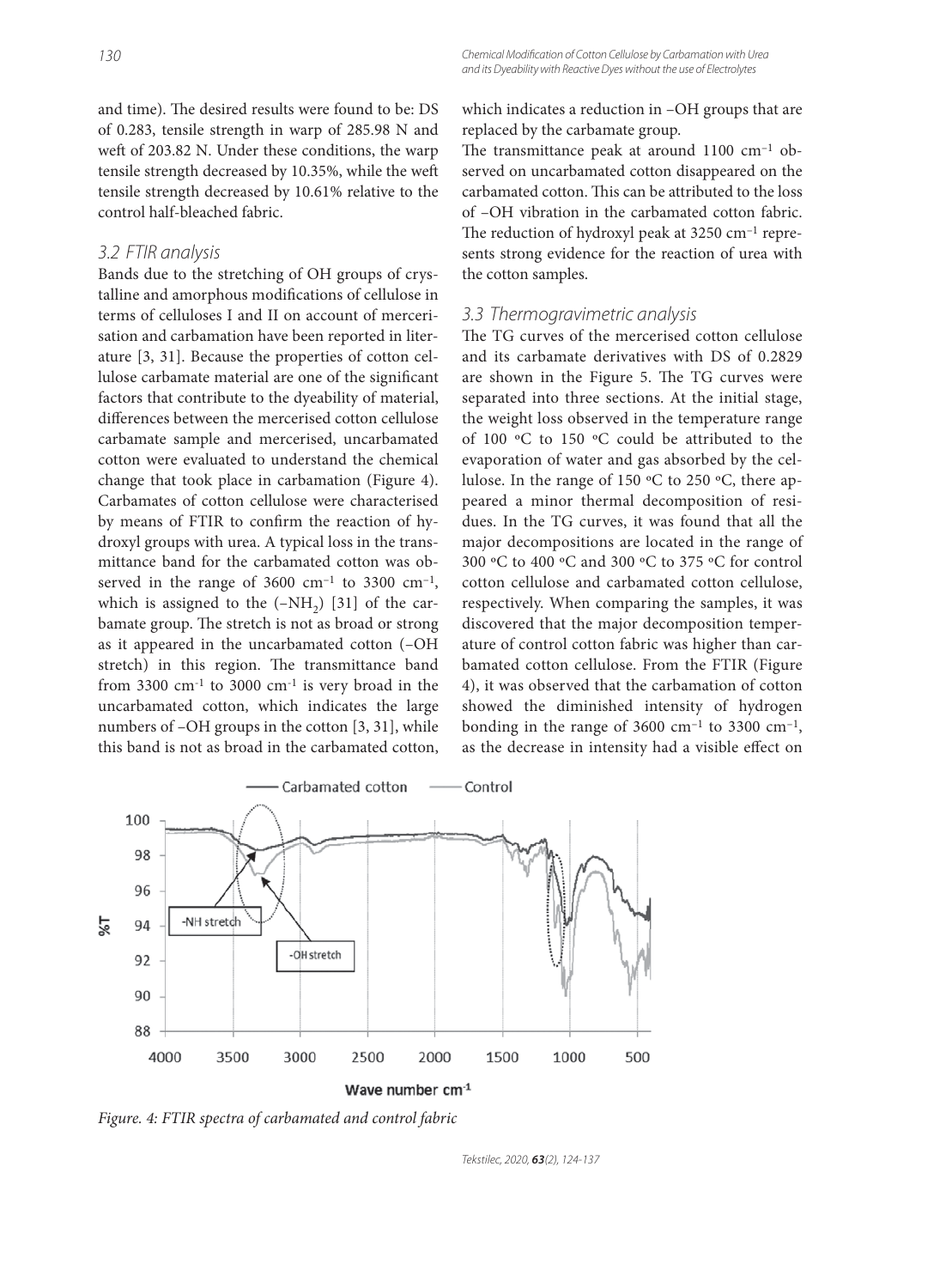the TG curve (Figure 5) and on the decomposition temperature of the materials.



*Figure 5: TG curves of cotton cellulose and carbamated cotton*

## 3.4 Dyeing results

## **Exhaustion, fixation and dye utilised**

The results of exhaustion, fixation and dye utilised are presented in Table 1. Exhaustion was determined by measuring the absorbance of the dye bath before and after the dyeing process at the wave length of maximum absorption ( $\lambda_{\text{max}}$  = 543 nm). The exhaustion percentage of the carbamated and mercerised cotton was higher than that of the control half-bleached fabric. For all fabrics, the exhaustion decreased by increasing the initial dye bath concentration. This can be attributed to the increment in affinity of the dye to the fibre. The dye utilisation of Reactive Red HE3B on all the control, mercerised and carbamated samples decreased by increasing the dye bath concentration. The exhaustion and dye utilisation are presented in Figures 6 and 7. The change percentage in dye utilisation was 12%, 13%, 7%, 15%, 14% and 10% for the shade depths of 0.5%, 1%, 2%, 3%, 4% and 5%, respectively, between the control and carbamated fabric.

*Table 1: Summary of the dyeing properties of Reactive Red HE3B for carbamated, mercerised and control samples*

|                | Absorbance of                            | Mate-       | Absorbance of                           | K/S value                        |                          | Exhaus-<br>tion $(\%)$ | Fixa-<br>tion<br>(% ) | Total dye<br>utilised<br>(% ) |
|----------------|------------------------------------------|-------------|-----------------------------------------|----------------------------------|--------------------------|------------------------|-----------------------|-------------------------------|
| Shade<br>(% )  | dye solution<br>before dyeing<br>$(A_1)$ |             | dye solution<br>after dyeing<br>$(A_2)$ | <b>Before</b><br>washing<br>(C1) | After<br>washing<br>(C2) |                        |                       |                               |
| 0.5            | 6.2                                      | Ta)         | 0.80                                    | 3.80                             | 3.44                     | 87.10                  | 90.48                 | 78.81                         |
|                |                                          | $UT^b$      | 1.30                                    | 1.38                             | 1.21                     | 79.03                  | 87.51                 | 69.16                         |
|                |                                          | $M^{c}$     | 0.90                                    | 3.90                             | 3.50                     | 85.48                  | 89.74                 | 76.72                         |
| 1              | 8                                        | T           | 1.90                                    | 5.27                             | 4.78                     | 76.25                  | 90.58                 | 69.06                         |
|                |                                          | UT          | 2.80                                    | 2.02                             | 1.88                     | 65.00                  | 92.93                 | 60.40                         |
|                |                                          | M           | 2.10                                    | 5.34                             | 4.54                     | 73.75                  | 85.08                 | 62.75                         |
| $\overline{2}$ | 8.7                                      | T           | 3.40                                    | 6.98                             | 6.48                     | 60.92                  | 92.90                 | 56.59                         |
|                |                                          | UT          | 3.80                                    | 2.30                             | 2.14                     | 56.32                  | 93.14                 | 52.46                         |
|                |                                          | М           | 3.50                                    | 7.17                             | 6.83                     | 59.77                  | 95.29                 | 56.96                         |
| 3              | 9.3                                      | T           | 4.10                                    | 7.59                             | 7.19                     | 55.91                  | 94.68                 | 52.94                         |
|                |                                          | UT          | 4.70                                    | 3.39                             | 3.07                     | 49.46                  | 90.59                 | 44.81                         |
|                |                                          | M           | 5.00                                    | 7.46                             | 7.08                     | 51.46                  | 94.84                 | 48.80                         |
| $\overline{4}$ | 9.9                                      | T           | 5.60                                    | 7.89                             | 7.25                     | 43.43                  | 91.90                 | 39.92                         |
|                |                                          | UT          | 6.20                                    | 3.93                             | 3.62                     | 37.37                  | 92.15                 | 34.44                         |
|                |                                          | M           | 7.54                                    | 7.68                             | 7.35                     | 36.64                  | 95.70                 | 35.06                         |
| 5              | 10.8                                     | T           | 6.30                                    | 8.00                             | 7.37                     | 41.67                  | 92.07                 | 38.36                         |
|                |                                          | UT          | 6.80                                    | 4.38                             | 4.09                     | 37.04                  | 93.43                 | 34.60                         |
|                |                                          | $\mathbf M$ | 8.23                                    | 7.91                             | 7.35                     | 35.70                  | 92.92                 | 33.18                         |

a)carbamated, b)control half-bleached fabric, c)mercerised fabric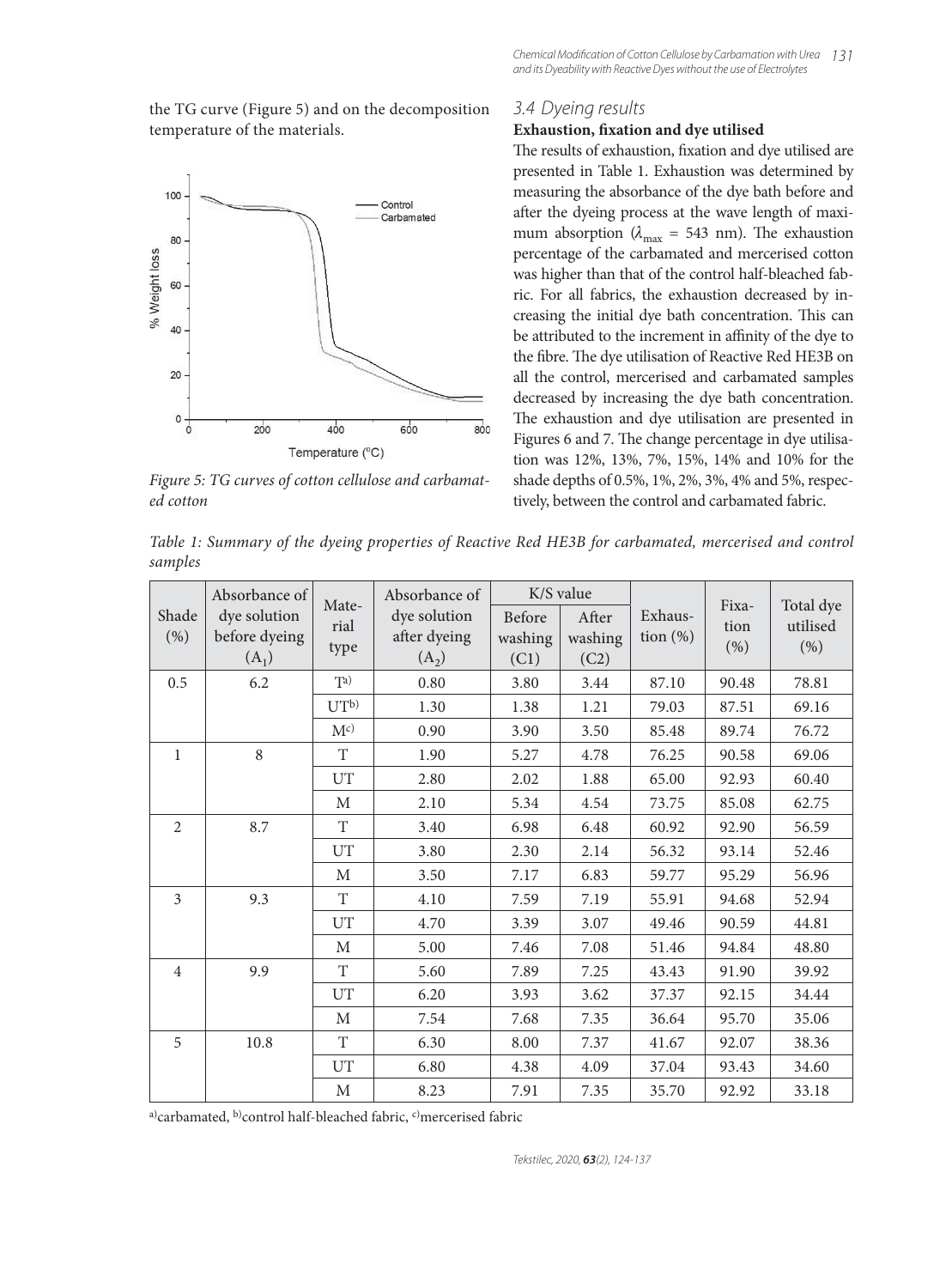

- Control - - Carbamated - Mercerized

*Figure 6: Percent exhaustion of Reactive Red HE3B on carbamated, mercerised and control fabric*



*Figure 7: Total dye utilisation of carbamated, mercerised and control samples*

Colour intensities (*K/S*) were employed to express the reduction ratio of light owing to absorption and scattering achieved based on reflectance. Figure 8 shows that the colour strength of the carbamated cotton dyed without sodium sulphate was much higher than that of the control half-bleached fabric. The carbamated cotton cellulose fabric was dyed with Reactive Red HE3B without using electrolytes; pH was instead made slightly acidic ( $pH = 6$ ) through the addition of acetic acid. The improved dye uptake of carbamated cotton fabric may be attributed to the generation of positive charges, while the treatment fabric before carbamation (i.e. caustic mercerised) could also affect the dye adsorption, with the carbamate groups introduced. Very good levelling on the carbamated cotton cellulose samples was visually confirmed in this study.



*Figure 8: K/S values of carbamated, mercerised and control dyed samples*

In the dyeing of carbamated cotton samples using an acid bath, it was confirmed that there was a strong attraction between the cationic dye sites on the carbamated cotton and the anionic Reactive Red HE3B dyes, which led to the achievement of higher exhaustion rates, without the addition of electrolytes to the dye bath. An enhancement of the colour strength is expected when the dye concentration is increased, as a greater number of dye molecules would be available in the vicinity of the cotton cellulose at higher concentrations. Unlike uncarbamated cotton, however, the dye build-up on the carbamated cotton is limited by its saturation adsorption value, which could be related to the amount of nitrogen introduced during pretreatment. The colour strength of the carbamated cotton increased by increasing the dye concentration, but the difference was very small at a 4% shade. This indicates that the fibre reached its saturation point, while the control half-bleached fabric colour strength increased in a fairly linear fashion. Looking at the results, the colour strength achieved by using a 5% shade of Reactive Red HE3B on the control half-bleached fabric could be obtained by using a 1% shade on the carbamated cotton fabric,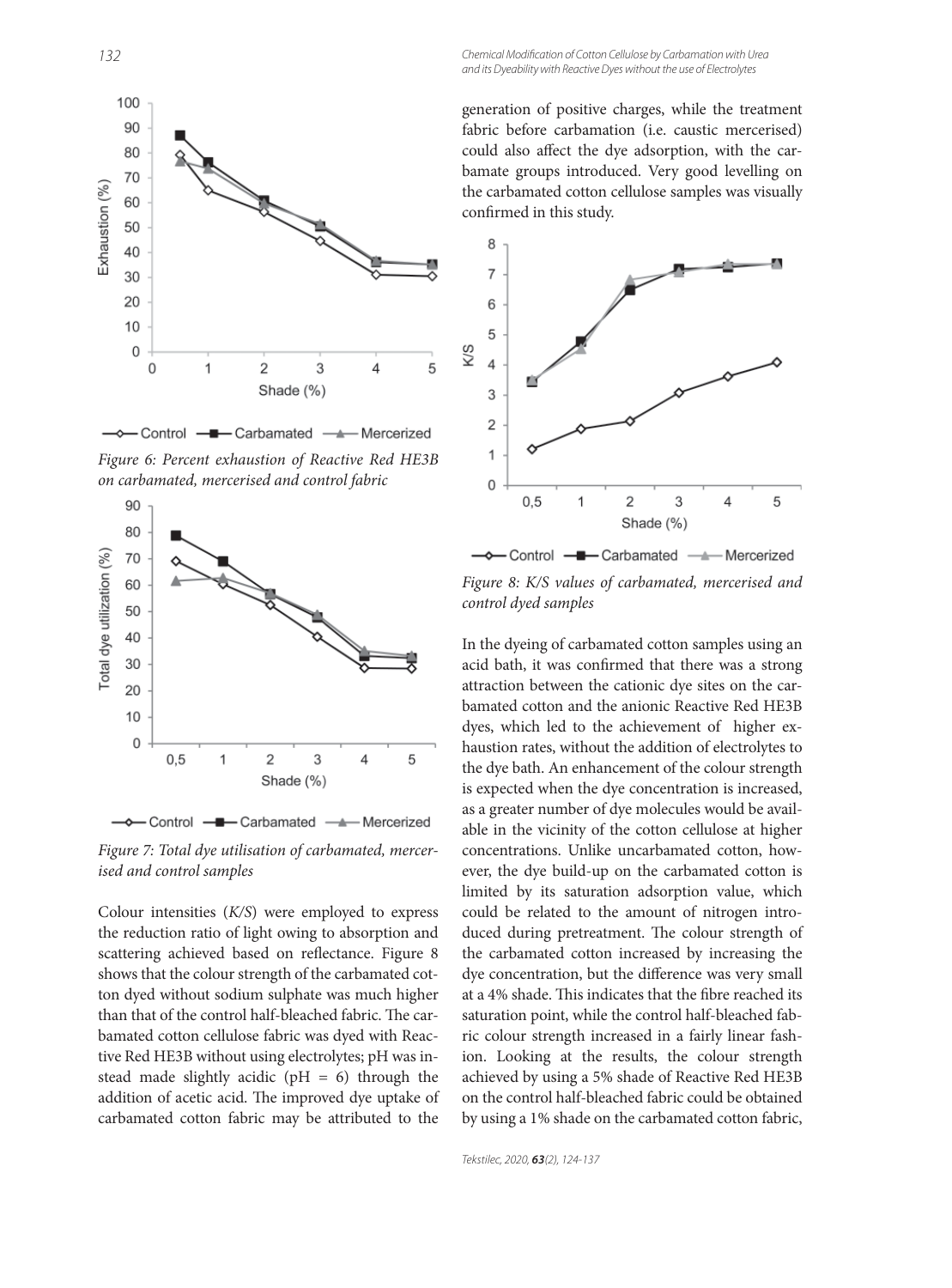thus increasing the dye utilisation. Moreover, excellent levelness was visually observed on the dyed carbamated cotton fabric.

## **Fastness properties**

The overall result of dyeing properties in terms of the fastness of Reactive Red HE3B towards carbamated cotton and control half-bleached fabric is summarised in Table 2. The result shows that wash fastness and rub fastness were not affected significantly. This may be due to the formation of a strong ionic bond between the fibre and the dye because it is equally good as the covalent bond that normally links the dye and the fibre.

#### **Adsorption isotherm analysis**

In order to study the adsorption property of Reactive Red HE3B dye on the carbamated cotton at a constant temperature, a sample of fabric was placed in a dye bath buffered at pH 6 and dyed for two hours at the temperature recommended by the dye manufacturer (i.e. 80  $°C$ ) [25]. The adsorption of Reactive Red HE3B dye by mercerised, carbamated cotton as a function of concentration is shown in Figure 9. It was observed that the initial dye adsorption was fast, and decreased with a subsequent increase in the concentration the dye.



Figure 9: Effect of concentration on the adsorption *of Reactive Red HE3B: temperature 80 ºC; pH 6; amount is 5 g; time is 2 hours*

|                |                  |                | Wash fastness     |                |                |                |                |                |                | Rubbing        | Light<br>fastness |
|----------------|------------------|----------------|-------------------|----------------|----------------|----------------|----------------|----------------|----------------|----------------|-------------------|
| Con<br>(% )    | Material<br>type | Colour         | Staining on white |                |                |                |                |                | fastness       |                |                   |
|                |                  | change         | CA                | CO             | PA             | <b>PES</b>     | PAN            | <b>WO</b>      | Dry            | Wet            |                   |
| 0.5            | Control          | $4 - 5$        | $4 - 5$           | $\overline{4}$ | $4 - 5$        | 5              | $4 - 5$        | 5              | 5              | $4 - 5$        | $\overline{4}$    |
|                | CCC <sup>a</sup> | $4 - 5$        | $\overline{4}$    | $3 - 4$        | $4 - 5$        | 5              | $4 - 5$        | 5              | 5              | $4 - 5$        | $\overline{4}$    |
|                | $M^{b}$          | $4 - 5$        | $4 - 5$           | $\overline{4}$ | $4 - 5$        | 5              | $4 - 5$        | 5              | 5              | $4 - 5$        | 5                 |
| 1              | Control          | $4 - 5$        | $4 - 5$           | 4              | $4 - 5$        | 5              | $4 - 5$        | $4 - 5$        | 5              | $4 - 5$        | $\overline{4}$    |
|                | CCC              | $4 - 5$        | $\overline{4}$    | $3 - 4$        | $\overline{4}$ | 5              | $4 - 5$        | $4 - 5$        | $4 - 5$        | $4 - 5$        | $\overline{4}$    |
|                | $\mathbf{M}$     | $4 - 5$        | $4 - 5$           | $\overline{4}$ | $4 - 5$        | 5              | $4 - 5$        | $4 - 5$        | 5              | $4 - 5$        | 5                 |
| 2              | Control          | $4 - 5$        | $4 - 5$           | $\overline{4}$ | $4 - 5$        | 5              | $4 - 5$        | $4 - 5$        | 5              | $4 - 5$        | 5                 |
|                | CCC              | $\overline{4}$ | $\overline{4}$    | $3 - 4$        | $\overline{4}$ | $4 - 5$        | $4 - 5$        | $4 - 5$        | $4 - 5$        | $4 - 5$        | 5                 |
|                | $\mathbf{M}$     | $4 - 5$        | $4 - 5$           | $\overline{4}$ | $4 - 5$        | 5              | $4 - 5$        | $4 - 5$        | 5              | $4 - 5$        | 5                 |
| 3              | Control          | $4 - 5$        | $4 - 5$           | $\overline{4}$ | $\overline{4}$ | $4 - 5$        | $4 - 5$        | $4 - 5$        | $4 - 5$        | $4 - 5$        | 5                 |
|                | CCC              | $\overline{4}$ | $\overline{4}$    | $3 - 4$        | $3 - 4$        | $4 - 5$        | $\overline{4}$ | $\overline{4}$ | $\overline{4}$ | $\overline{4}$ | 5                 |
|                | $\mathbf M$      | $4 - 5$        | $4 - 5$           | $\overline{4}$ | $\overline{4}$ | $4 - 5$        | $4 - 5$        | $4 - 5$        | $4 - 5$        | $4 - 5$        | 5                 |
| $\overline{4}$ | Control          | $\overline{4}$ | $4 - 5$           | $\overline{4}$ | $\overline{4}$ | $4 - 5$        | $4 - 5$        | $4 - 5$        | $4 - 5$        | $4 - 5$        | 5                 |
|                | CCC              | $3 - 4$        | $\overline{4}$    | $3 - 4$        | $3 - 4$        | $4 - 5$        | $\overline{4}$ | $\overline{4}$ | $\overline{4}$ | $\overline{4}$ | 5                 |
|                | $\mathbf M$      | $\overline{4}$ | $4 - 5$           | $\overline{4}$ | $\overline{4}$ | $4 - 5$        | $4 - 5$        | $4 - 5$        | $4 - 5$        | $4 - 5$        | 5                 |
| 5              | Control          | $\overline{4}$ | $\overline{4}$    | $3 - 4$        | $3 - 4$        | $4 - 5$        | $4 - 5$        | $\overline{4}$ | $\overline{4}$ | $\overline{4}$ | 5                 |
|                | CCC              | $3 - 4$        | $3 - 4$           | 3              | $3 - 4$        | $\overline{4}$ | $3 - 4$        | $3 - 4$        | $\overline{4}$ | $\overline{4}$ | 5                 |
|                | M                | $\overline{4}$ | $\overline{4}$    | $\overline{4}$ | $\overline{4}$ | $4 - 5$        | $4 - 5$        | $\overline{4}$ | $\overline{4}$ | $\overline{4}$ | 5                 |

*Table 2: Summary of colourfastness results*

a) carbamated cotton cellulose; <sup>b)</sup>mercerised; CA: acetate; CO: cotton; PA: nylon, PES: polyester; PAN: acrylic; WO: wool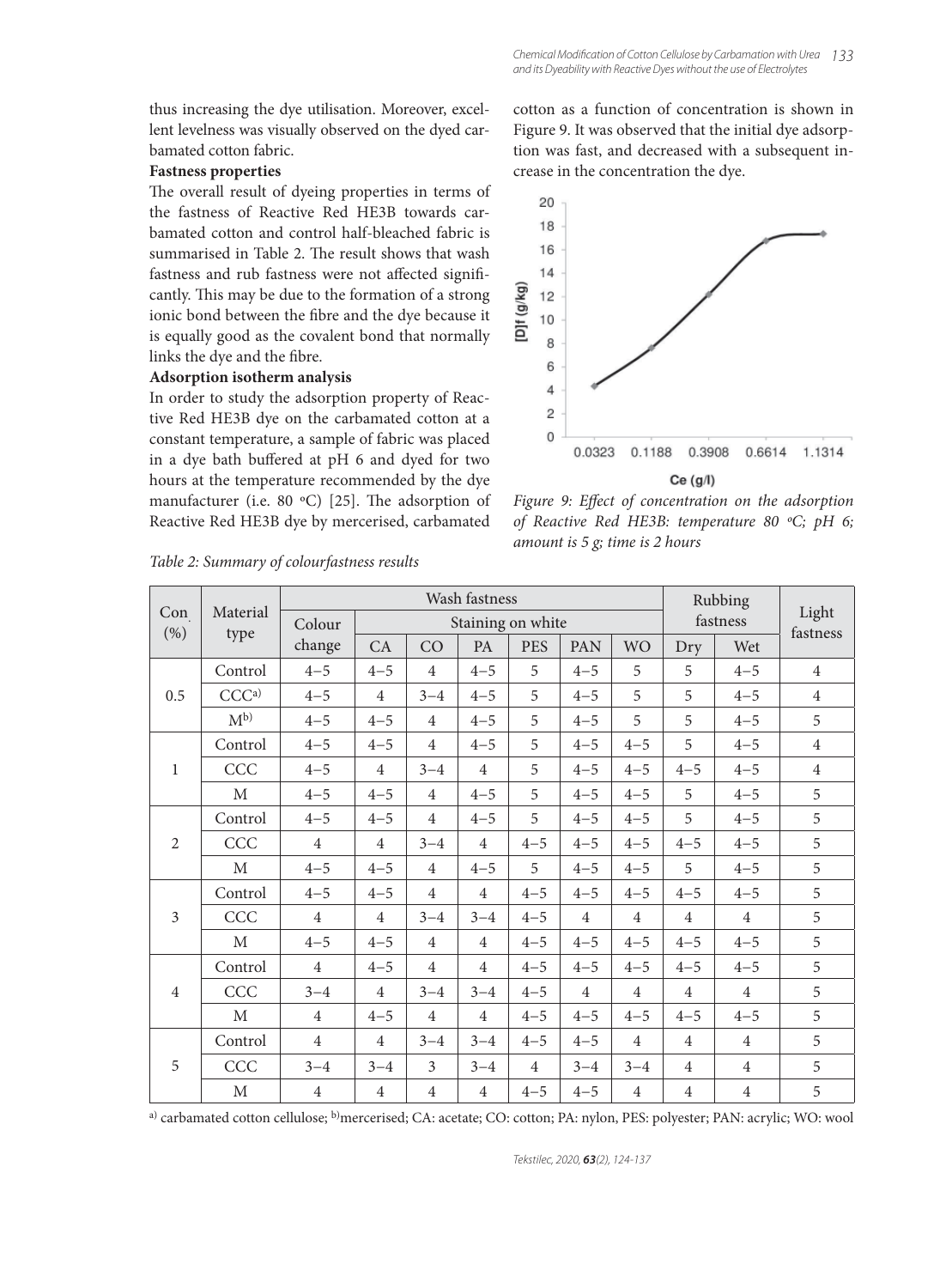The profile obtained (Figure 9) from the study was utilised to plot Langmuir and Freundlich adsorption isotherms using well-known adsorption isotherm equations. In both the cases, linear plots were obtained and reveal the applicability of these isotherms on the ongoing adsorption process. Figures 10 (a) and 10 (b) illustrate Freundlich and Langmuir plots respectively for the adsorption of Reactive Red HE3B on mercerised carbamated cotton, while different Freundlich and Langmuir constants derived from these plots are presented in Table 3. However, the best fit for the system is found with a Freundlich adsorption isotherm with an  $\mathbb{R}^2$  value of  $0.987$  (Figure 10 (a)), while with Langmuir, the fit obtained is  $R^2 = 0.963$  (Figure 10 (b)). It can thus be concluded that the dyes are not only attached to the available carbamate groups, but that they also form layers. In normal situations, with the dye used, the formation of layers is not particularly surprising because the dye molecule is essentially linear, similar to a direct dye. It would, therefore, be expected to show a tendency to form layers, with hydrogen bonding between appropriately placed groups on the dye and the fibre, and between dye molecules and other dye molecules. In this study, however, this kind of result was not expected because the carbamate groups that ionize (positively) should attract the negatively ionized Reactive Red HE3B dyes, while the remaining −OH were not expected to adsorb, as the hydroxyl group and the dye are negatively ionized and should thus repel one another. However, from the results, the adsorption was mostly explained with the Freundlich adsorption isotherm, which assumes that the dye adsorption is not limited to the functional groups available in the material to be dyed. The assumption was therefore made that the introduced functional groups play the role of attracting not only a single molecule, but rather many molecules that could be adsorbed on the hydroxyl groups.

*Table 3: Freundlich and Langmuir constants of Reactive Red HE3B over carbamated cotton: temperature 80 ºC; pH 6; amount 5 g; time 2 hours*

| Freundlich | n                            | 0.407  |
|------------|------------------------------|--------|
| constants  |                              | 1.254  |
| Langmuir   | $[S]_f(g/l)$                 | 15.97  |
| constants  | K $\left(\frac{1}{g}\right)$ | 0.0056 |

Figure 11 shows the SEM image of half-bleached control, mercerised and carbamated fabrics. It is evident that surface roughness increased after carbamation, better than the deconvoluted, swollen and circular cross section of mercerised fibres. The fibres in the half-bleached control fabric are convoluted; surface roughness is not visible up to a magnification of 500-x. Surface roughness may have improved the adsorption property of the carbamated fabric, since it is expected that only the carbamate groups will be involved in the adsorption of the Reactive Red HE3B dye. The fact that most studies



*Figure 10: Adsorption isotherm for Reactive Red HE3B carbamated cotton system: temperature of 80 ºC; pH 6; amount is 5 g; time is 2 hours; (a) Freundlich; (b) Langmuir*

Tekstilec, 2020, *63*(2), 124-137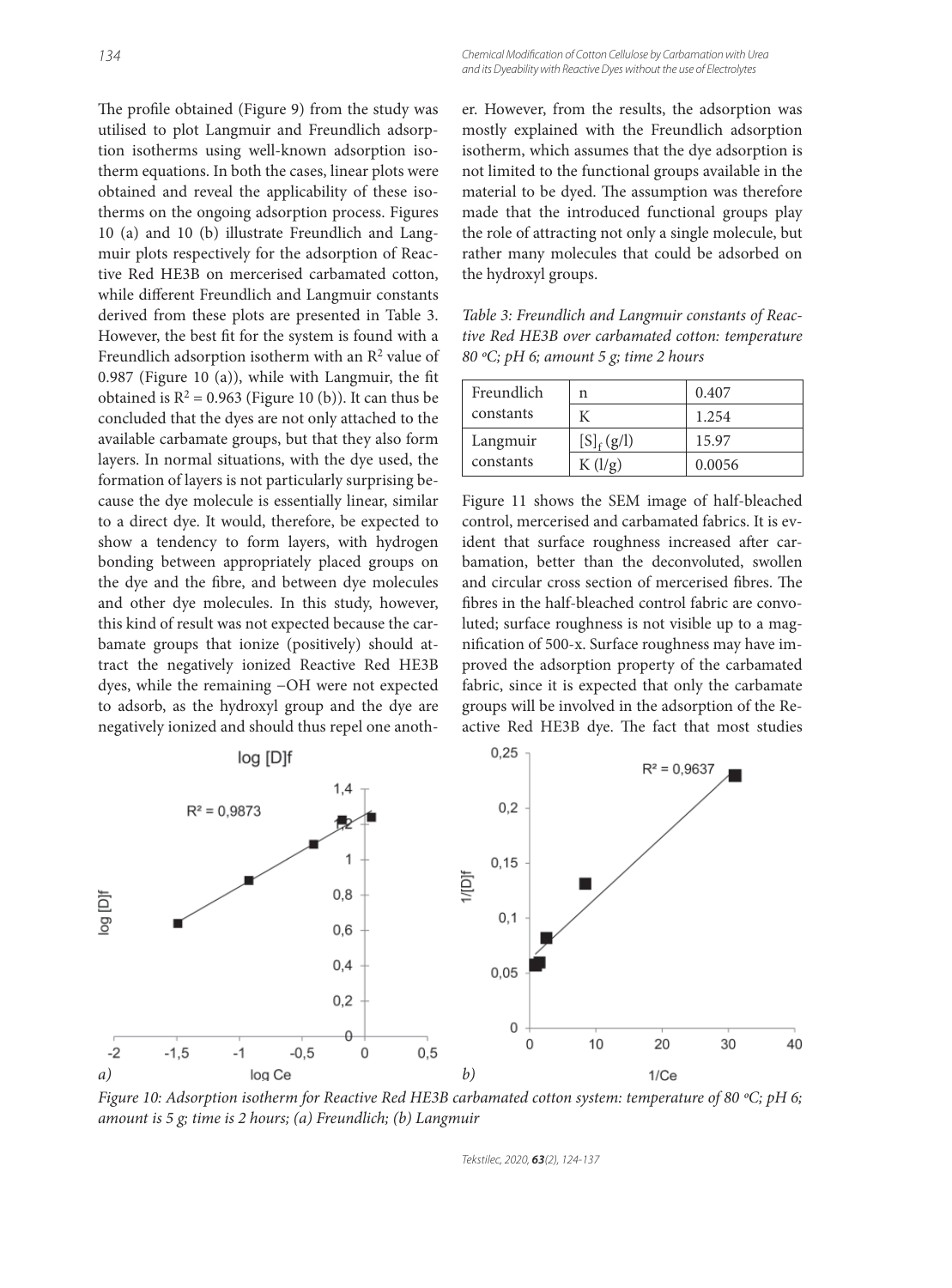

*Figure 11: SEM image of (a) carbamated; (b) control and (c) mercerised fabric*

[29−31] of adsorption isotherm on cationised cotton provide a better explanation of the Langmuir adsorption isotherm (which is not the case in this study) might be because the surface roughness of the carbamated cotton fibre increased. The experimental data were fitted to the Langmuir model, with the linearised form presented in Figure 10 (b), which had high correlation coefficient ( $R^2 = 0.963$ ), and demonstrated a very good correlation with the aforementioned model. The correlation coefficients also indicated a good correlation between parameters, and confirmed the functional adsorption of Reactive Red HE3B dye onto the carbamated fabric. Interestingly, the carbamated cotton with the selected dye fits the Freundlich model of adsorption isotherm, showing an even better correlation ( $R^2 = 0.987$ ), as indicated in Figure 10 (b). A conclusion concerning a Langmuir-type interaction between anionic dyes and aminised cotton was already reported by Porter [32]. It was described that the sorption of dye from dye baths can be stopped when the amino groups of fibres have been saturated with dye molecules. According to the results obtained (which a Freundlich type of interaction explains better), the process could be because of the interaction between the anionic Reactive Red HE3B dye and a positive functional site  $(-NH_3^+)$  of the cotton fabric, which first causes the sorption of more dye molecules on the carbamated cotton. After the dyeing sites are fully saturated, dyes might begin to be adsorbed on the surface by weak bonds. The dyeing process will thus be improved with the mechanism explained, while the surface roughness of the carbamated cotton might play a crucial role.

## 4 Conclusion

The problem of reactive dyes requiring a large amount of electrolytes could be mitigated through an additional pretreatment process after mercerisation using urea to introduce a carbamate group in place of hydroxyl groups to make the cotton fabric positively charged. This makes the Reactive Red HE3B dye, which is negatively charged, highly attracted to the fibre. It can be concluded from the investigated report that urea, pad-dry-cure modification (i.e. carbamation) can improve the dyeability of cotton fibre. The treatment of carbamation allowed the adsorption of Reactive Red HE3B dye molecules onto cotton fibres and the reaction between the dye molecule and the cotton fibre without the utilisation of electrolytes. The procedure for optimum carbamation appeared to be at a urea concentration of 400 g/l for a curing time of 5 minutes at 135  $°C$ . The degree of substitution was 0.2829, while warp- and weft-way tensile strengths were affected significantly. Dyeing studies show very good results with DS of 0.2829, The method would have great potential for industrial application, as paddry-cure is a relatively clean, environmentally friendly technique, with less energy, water, time and resources required, as the liquor could be reused. An entirely new system is required on curing equipment, which can collect the ammonia gas released during the decomposition of urea (which could be considered an advantage and could be used as a pre-activating agent for cotton cellulose, replacing caustic mercerisation, or as a raw material for different chemical reactions), while care must be given during the production of cotton cellulose carbamate.

The thermal analysis showed carbamated cotton fabrics have a very rapid degradation property above a temperature of 300  $\rm{^{\circ}C}$  up to 370  $\rm{^{\circ}C}$ , where the control half-bleached fabric starts at the same temperature of 300  $\degree$ C and goes up to 400  $\degree$ C. The dyeing results were good, with satisfactory fastness properties. The visual levelness of the dyed fabric was also good. The exhaustion, fixation and total dye utilisation percentage showed improvement compared with control half-bleached fabric. The change in total dye utilisation was in the range of 7−15% than that of control half-bleached fabric.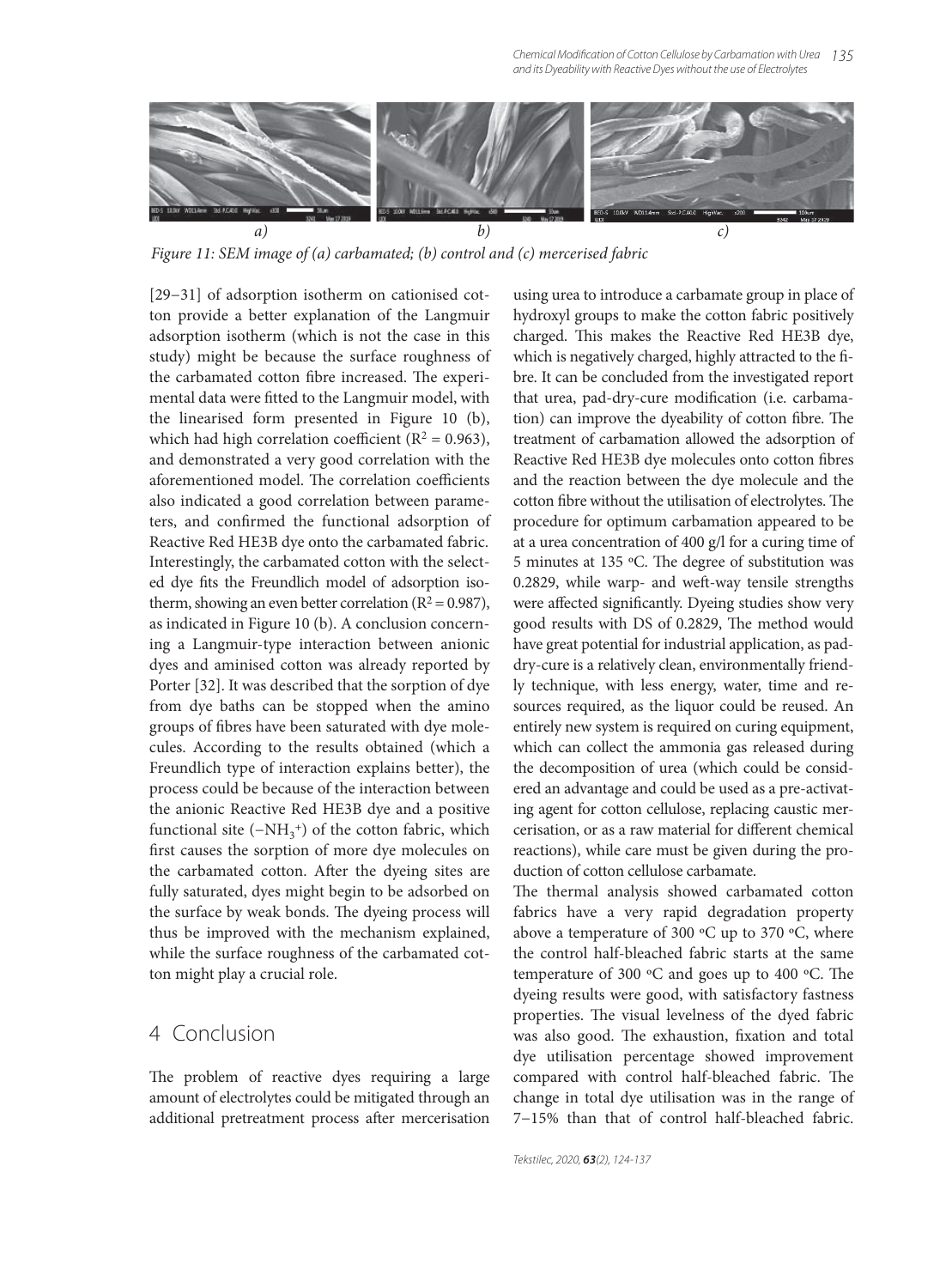Dyeing basically happens between the negatively charged Reactive Red HE3B dye and the positively charged cotton cellulose due to the replacement of the hydroxyl group with the carbamate group. The adsorption isotherm demonstrated a good correlation with Langmuir ( $R^2 = 0.963$ ) and Freundlich  $(R<sup>2</sup> = 0.987)$ , while the increment in the surface roughness studied by SEM played a role in dyeing and in explaining the isotherm as Freundlich.

## References

- 1. HEINZE, T., LIEBERT, T. Unconventional methods in cellulose functionalization. *Progress in Polymer Science,* 2001, **26**(9), 1689–1762, doi: 10.1016/S0079-6700(01)00022-3.
- 2. ROUETT, H. K., SCHWAGER, B. *Encyclopedia of textile fi nishing*. Berlin : Springer. 2001.
- 3. FU, F., XU, M., WANG, H., WANG, Y., GE, H., ZHOU, J. Improved synthesis of cellulose carbamates with minimum urea based on an easy scale-up method. *ACS Sustainable Chemistry and Engineering,* 2015, **3**(7), 1510–1517, doi: 10. 1021/acssuschemeng.5b00219.
- 4. FU, F., YANG, Q., ZHOU, J., HU, H., JIA, B., ZHANG, L. Structure and properties of regenerated cellulose filaments prepared from cellulose carbamate–NaOH/ZnO aqueous solution. *ACS Sustainable Chemistry and Engineering*, 2014, **2**(11), 2604–2612, doi:10.1021/sc500559g.
- 5. FU, S., HINKS, D., HAUSER, P., ANKENY, M. High efficiency ultra-deep dyeing of cotton via mercerization and cationization. *Cellulose*, 2013, **20**(6), 3101–3110, doi: 10.1007%2Fs10570-013- 0081-6.
- 6. GUO, Y., ZHOU, J., SONG, Y., ZHANG, L. An efficient and environmentally friendly method for the synthesis of cellulose carbamate by microwave heating. *Macromolecular Rapid Communications,* 2009, **30**(17), 1504–1508, doi: 10. 1002/marc.200900238.
- 7. KEUNECKE, G., STRUSZCZYK, H., STAROST-KA, P., MIKOLAJSCYK, W., URBANOWSKI, A. Method for modified manufacture of cellulose car*bamate, US Patent 5906926 (A). 1999-05-25.*
- 8. NOZAWA, Y., HIGASHID, F. Partially carbamate reaction of cellulose with urea. *Journal of Applied Polymer Science*, 1981, **26**(6), 2103– 2107, doi: 10.1002/app.1981.070260633.
- 9. SELIN, J. F., HUTTUNEN, J., TURUNEN, O., FORS, J., EKLUND, V., EKMAN, K. *Cellulose carbamate solutions, US Patent 4526620 (A). 1985-07-02.*
- 10. HEINZE, T., EL SEOUD, O. A., KOSCHELLA, A. *Cellulose Derivatives : Synthesis, Structure, and Properties.* Cham : Springer, 2018, 379–409.
- 11. HEARON, W., AND HIATT, G. D., FORDYCE, C. R. Carbamates of cellulose and cellulose acetate : I. preparation. *Journal of the American Chemical Society*, 1943, **65**(5), 829–833, doi: 10. 1021/ja01245a020.
- 12. HALL, D. M., HORNE, J. R. Preparation of cellulose triacetate and cellulose tricarbanilate by nondegradative methods. *Journal of Applied Polymer Science*, 1973, **17**(12), 3727–3732, doi: 10. 1002/app.1973.070171214.
- 13. WOOD, B. F., CONNER, A. H. HILL JR, C. G. The effect of precipitation on the molecular weight distribution of cellulose tricarbanilate. *Journal of Applied Polymer Science*, 1986, **32**(2), 3703–3712, doi: 10.1002/app.1986.070320225.
- 14. TERBOJEVICH, M., COSANI, A, CAMILOT, M., FOCHER, B. Solution studies of cellulose tricarbanilates obtained in homogeneous phase. *Journal of Applied Polymer Science*, 1995, **55**(12), 1663–1671, doi: 10.1002/app.1995.070551206.
- 15. EVANS, R., WEARNE, R. H., WALLIS, A. F. Molecular weight distribution of cellulose as its tricarbanilate by high performance size exclusion chromatography. *Journal of Applied Polymer Science*, 1989, **37**(12), 3291–3303, doi: 10. 1002/app.1989.070371202.
- 16. GAN, S., ZAKARIA, S., CHIA, C. H., KACO, H., PADZIL, F. N. M. Synthesis of kenaf cellulose carbamate using microwave irradiation for preparation of cellulose membrane. *Carbohydrate Polymers,* 2014, **106**(1), 160–165. doi: org/ 10.1016/j.carbpol.2014.01.076.
- 17. YIN, C., LI, J., XU, Q., PENG, Q., LIU, Y., SHEN, X. Chemical modification of cotton cellulose in supercritical carbon dioxide : Synthesis and characterization of cellulose carbamate. *Carbohydrate Polymers*, 2007, **67**(2), 147–154, doi: 10.1016/j.carbpol.2006.05.010.
- 18. WALLIS, A. F., WEARNE, R. H. Side reactions of phenylisocyanate during amine-catalysed carbanilation of cellulose. *European Polymer Journal,* 1990, **26**(11), 1217–1220, doi: 10.1016/ 0014-3057(90)90031-X.